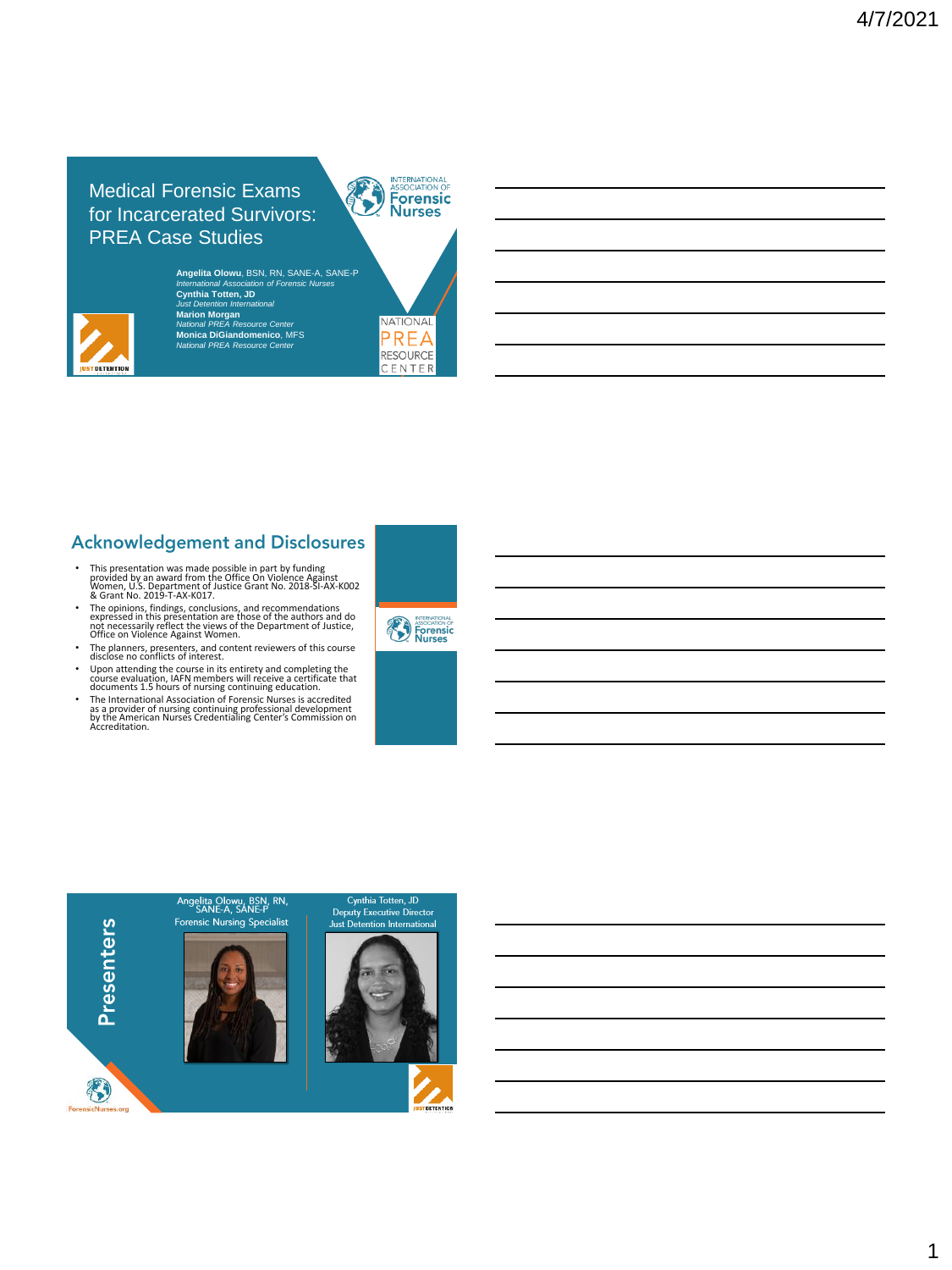

#### **Learning Outcomes**

At the completion of this webinar, participants will have increased knowledge of…..

- The procedure for activating the appropriate response<br>process for incarcerated survivors after a sexual assault,<br>providing access to a MFE by a trained healthcare clinician,<br>and ensuring necessary post-exam follow-up ser
- The PREA standards related to the Medical Forensic Exam (MFE)
- The interrelation between public health and providing incarcerated survivors access to a MFE after sexual assault has occurred.



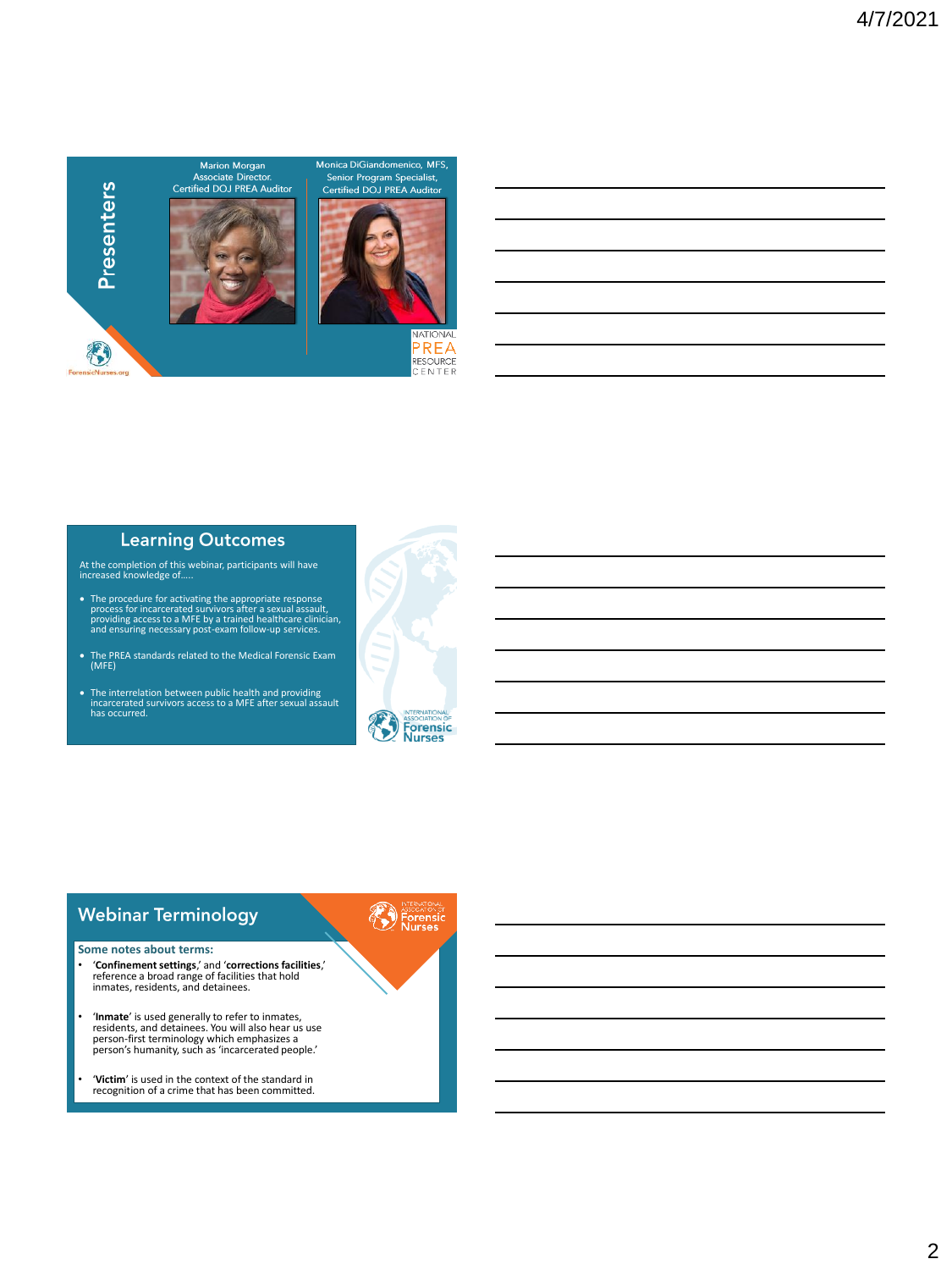# **Webinar Terminology**

• '**Survivor**' is used to refer to someone who has been sexually abused; the term honors the strength and resiliency it takes to live through an assault.

**PED Forensic** 

• **'Patient'** is referenced in describing the role of the<br>Sexual Assault Nurse Examiner (SANE) (or SAFE) and the<br>evaluation and treatment of a patient in the context of<br>the medical forensic exam.

**Transgender person'** is a term used to describe people<br>whose gender identity differs from the sex they<br>were assigned at birth. Gender identity is a person's<br>internal, personal sense of being a man or a woman (or<br>boy or gi



### **(§115.6)**

#### **115.6 Definitions Related to Sexual Abuse**

(1) Sexual abuse of an inmate, detainee, or resident by another inmate, detainee, or resident;

(2) Sexual abuse of an inmate, detainee, or resident by a staff member, contractor, or volunteer.



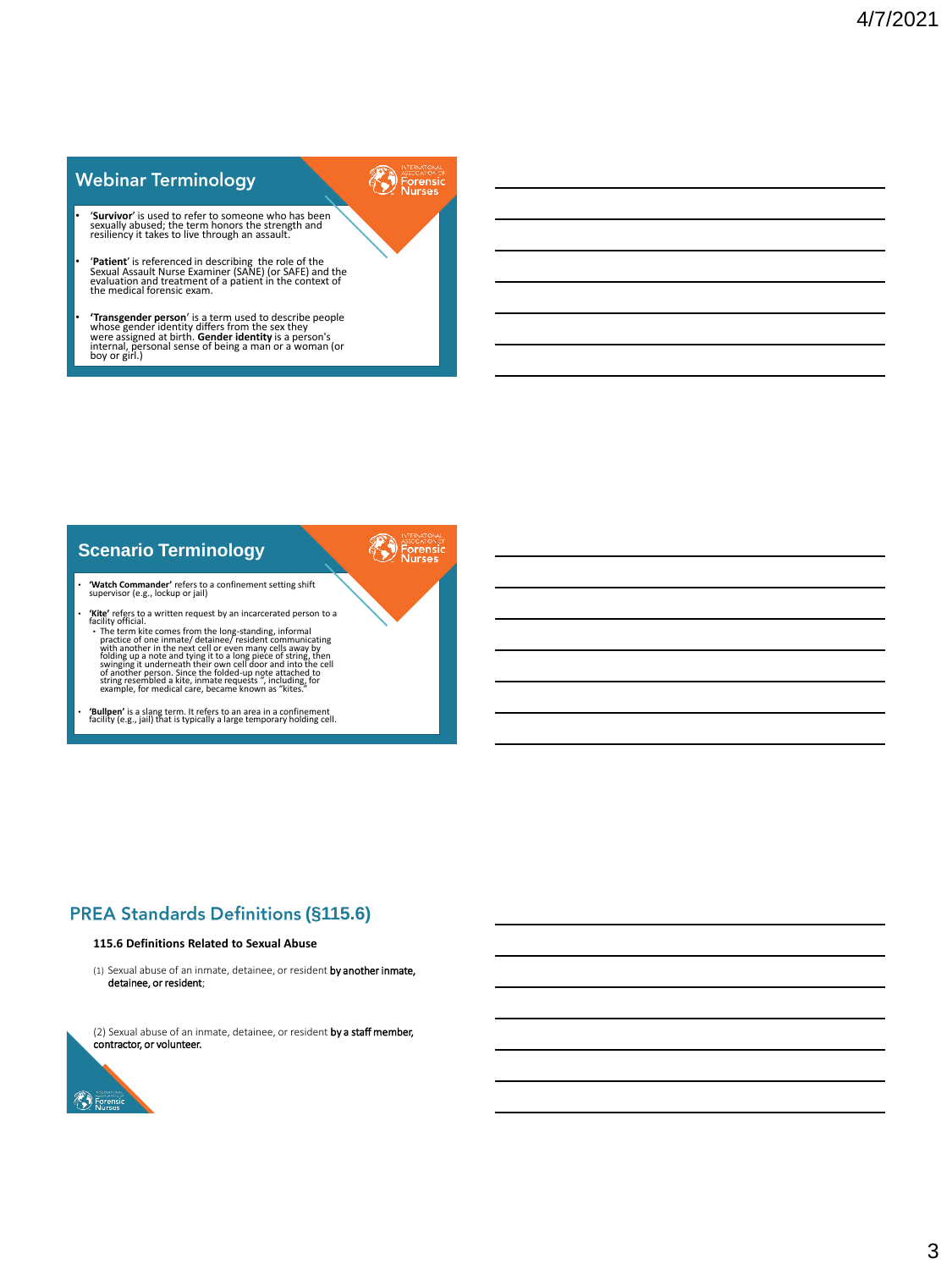# **PREA Standards Definitions (§115.6)**

**Sexual Abuse by Inmate, Detainee, Resident** Sexual abuse of an inmate, detainee, or resident by another inmate,<br>detainee, or resident includes any of the following acts, if the victim<br>does not consent, is coerced into such act by overt or implied threats of<br>violence

(1) Contact between the penis and the vulva or the penis and the anus, including penetration, however slight;

(2) Contact between the mouth and the penis, vulva, or anus; (3) Penetration of the anal or genital opening of another person, however slight, by a hand, finger, object, or other instrument; and

(4) Any other intentional touching, either directly or through the clothing, of the genitalia, anus, groin, breast, inner thigh, or the buttocks of another person, excluding contact incidental to a physical altercation.



# **PREA Standards Definitions (§115.6)**

#### **Sexual Abuse by Inmate, Detainee, Resident**

Sexual abuse of an inmate, detainee, or resident **by a staff member, contractor, or volunteer includes any of the following acts**, with or without consent of the inmate, detainee, or resident:

(5) Any other intentional contact, either directly or through the clothing, of or with the<br>genitalia, anus, groin, breast, inner thigh, or the buttocks, that is unrelated to official<br>duties or where the staff member, contr

(6) Any attempt, threat, or request by a staff member, contractor, or volunteer to engage in the activities described in paragraphs (1)-(5) of this section;

(7) Any display by a staff member, contractor, or volunteer of his or her uncovered genitalia, buttocks, or breast in the presence of an inmate, detainee, or resident, and

(8) Voyeurism by a staff member, contractor, or volunteer.



#### **Partnerships between correctional agencies and community-based service providers**

- Victims of sexual abuse in confinement deserve advocacy and treatment services comparable to those available to victims outside of confinement (in the community).
- Several **[Prison Rape Elimination Act](http://www.ojp.usdoj.gov/programs/pdfs/prea_final_rule.pdf)** (PREA) standards set requirements for the level of victim services that correctional agencies are responsible for providing or coordinating, including:
	-
	- o Access to victim advocates for forensic medical exams (**[115.21](https://www.prearesourcecenter.org/training-technical-assistance/prea-101/prisons-and-jail-standards)**, **[115.121](https://www.prearesourcecenter.org/training-technical-assistance/prea-101/lockup-standards)**, **[115.221](https://www.prearesourcecenter.org/training-technical-assistance/prea-101/community-confinement-standards)**, **[115.321](https://www.prearesourcecenter.org/training-technical-assistance/prea-101/juvenile-facility-standards)**); o Access to outside confidential support services (**[115.53](https://www.prearesourcecenter.org/training-technical-assistance/prea-101/prisons-and-jail-standards)**, **[115.253](https://www.prearesourcecenter.org/training-technical-assistance/prea-101/community-confinement-standards)**, **[115.353](https://www.prearesourcecenter.org/training-technical-assistance/prea-101/juvenile-facility-standards)**);
	- o Coordinated response planning (**[115.65](https://www.prearesourcecenter.org/training-technical-assistance/prea-101/prisons-and-jail-standards)**, **[115.165](https://www.prearesourcecenter.org/training-technical-assistance/prea-101/lockup-standards)**, **[115.265](https://www.prearesourcecenter.org/training-technical-assistance/prea-101/community-confinement-standards)**, **[115.365](https://www.prearesourcecenter.org/training-technical-assistance/prea-101/juvenile-facility-standards)**); and
	- o Emergency medical services (**[115.82](https://www.prearesourcecenter.org/training-technical-assistance/prea-101/prisons-and-jail-standards)**, **[115.182](https://www.prearesourcecenter.org/training-technical-assistance/prea-101/lockup-standards)**, **[115.282](https://www.prearesourcecenter.org/training-technical-assistance/prea-101/community-confinement-standards)**, **[115.382](https://www.prearesourcecenter.org/training-technical-assistance/prea-101/juvenile-facility-standards)**) oOngoing mental health care for victims (**[115.83](https://www.prearesourcecenter.org/training-technical-assistance/prea-101/prisons-and-jail-standards)**, **[115.283](https://www.prearesourcecenter.org/training-technical-assistance/prea-101/community-confinement-standards)**, **[115.383](https://www.prearesourcecenter.org/training-technical-assistance/prea-101/juvenile-facility-standards)**).

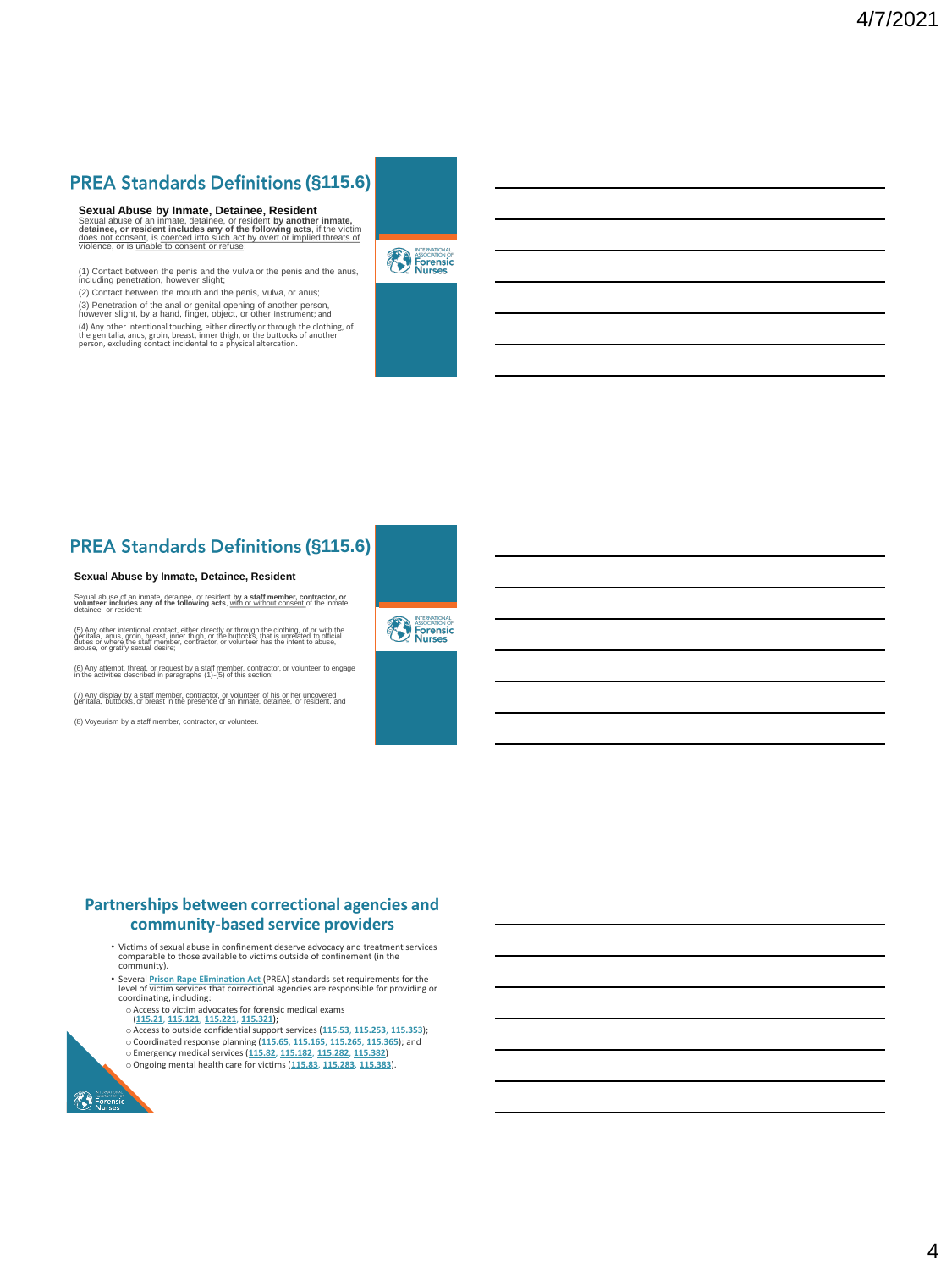# The Importance of Theses Partnerships

#### •*Learn about each other's operations*

- •*Gain understanding of each other's language and culture*
	- Agencies share acronyms and discuss interpretations of key concepts such as confidentiality and safety.
- •*Address roles and responsibilities openly*
	- Facility, victim advocate, SANE/SAFE Program, etc. engage in conversations about the intended response framework.



# The Importance of Theses Partnerships

•*Anticipate potential hurdles*

- o Sexual Assault Response Team (SART) discusses challenges and gaps in coordinated response for incarcerated victims (e.g., victim advocates might face in maintaining clients' confidentiality when providing services within a prison, jail, juvenile facility, or community confinement).
- o Identify each organization's strengths and capacities, goals, potential barriers, and available resources.
- o This establishes a crucial foundation from which to plan next steps.



# **Poll Question**

**How many of you believe that your facilities have established partnerships like these?** 



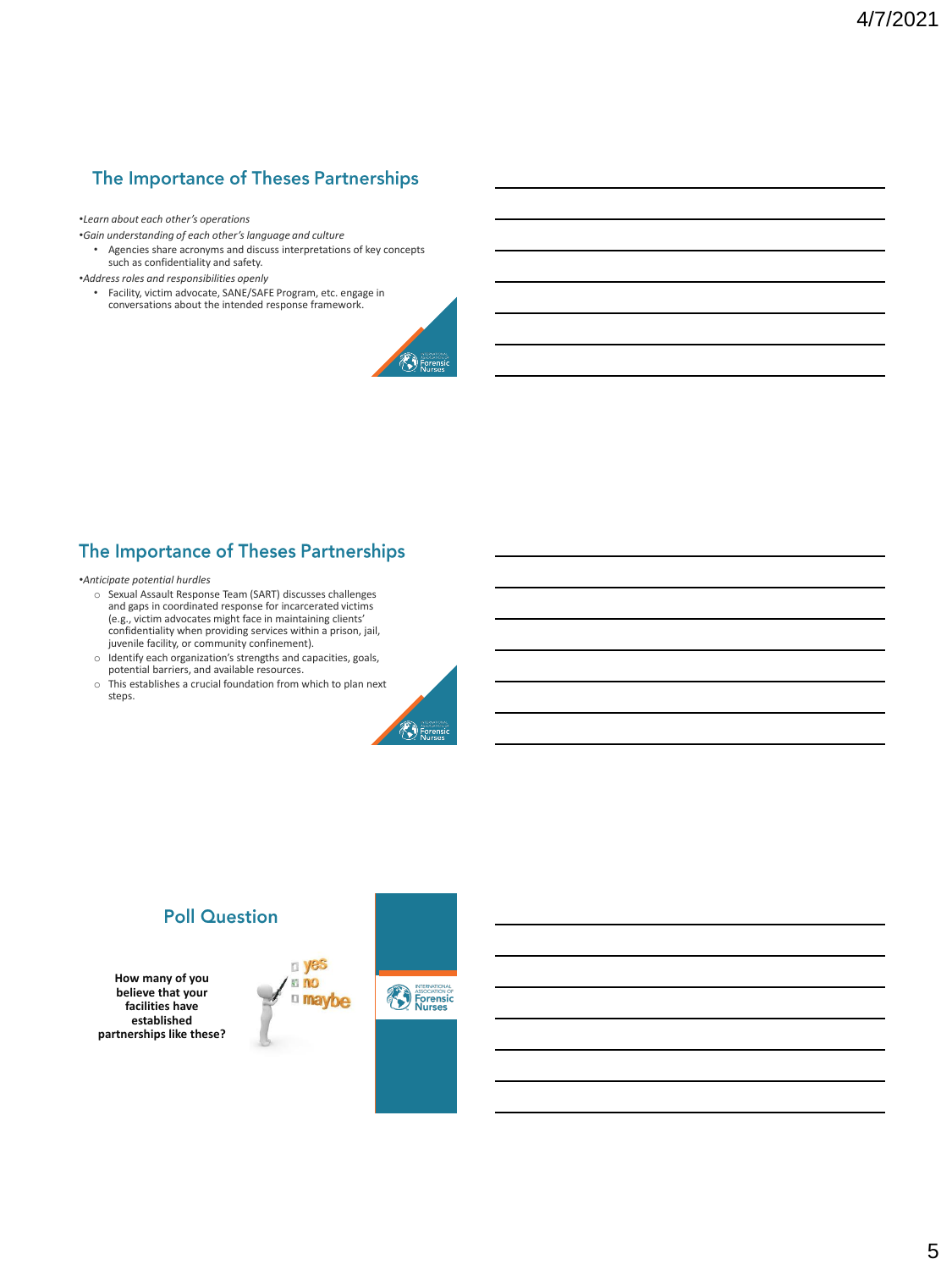

- Medical care and treatment of patient
- Evaluation and treatment for injury
- Collection of forensic evidence
- Prevention of STDs, pregnancy, and other sequelae from assault
- Development of post assault plans for safety

ed PREA Standards 115.21, 115.34, 115.35, 115.62, 115.65, 115.71, 115.81, 115.82, 115.83

#### Who is Considered as a Qualified Victim Advocate? **§115.21/115.121/115.221/115.321**

- Rape Crisis Center Victim Advocate
- If a rape crisis center is **not available** to provide a victim services, the agency **shall make available** a **qualified staff member** from a community-based organization (CBO) or agency
- A qualified agency staff member or a qualified CBO<br>staff member shall be an individual who has been<br>screened for appropriateness to serve in this<br>role and has received education concerning<br>sexual assault and forensic exami







**Case Study: Inmate-on-Inmate Sexual Abuse**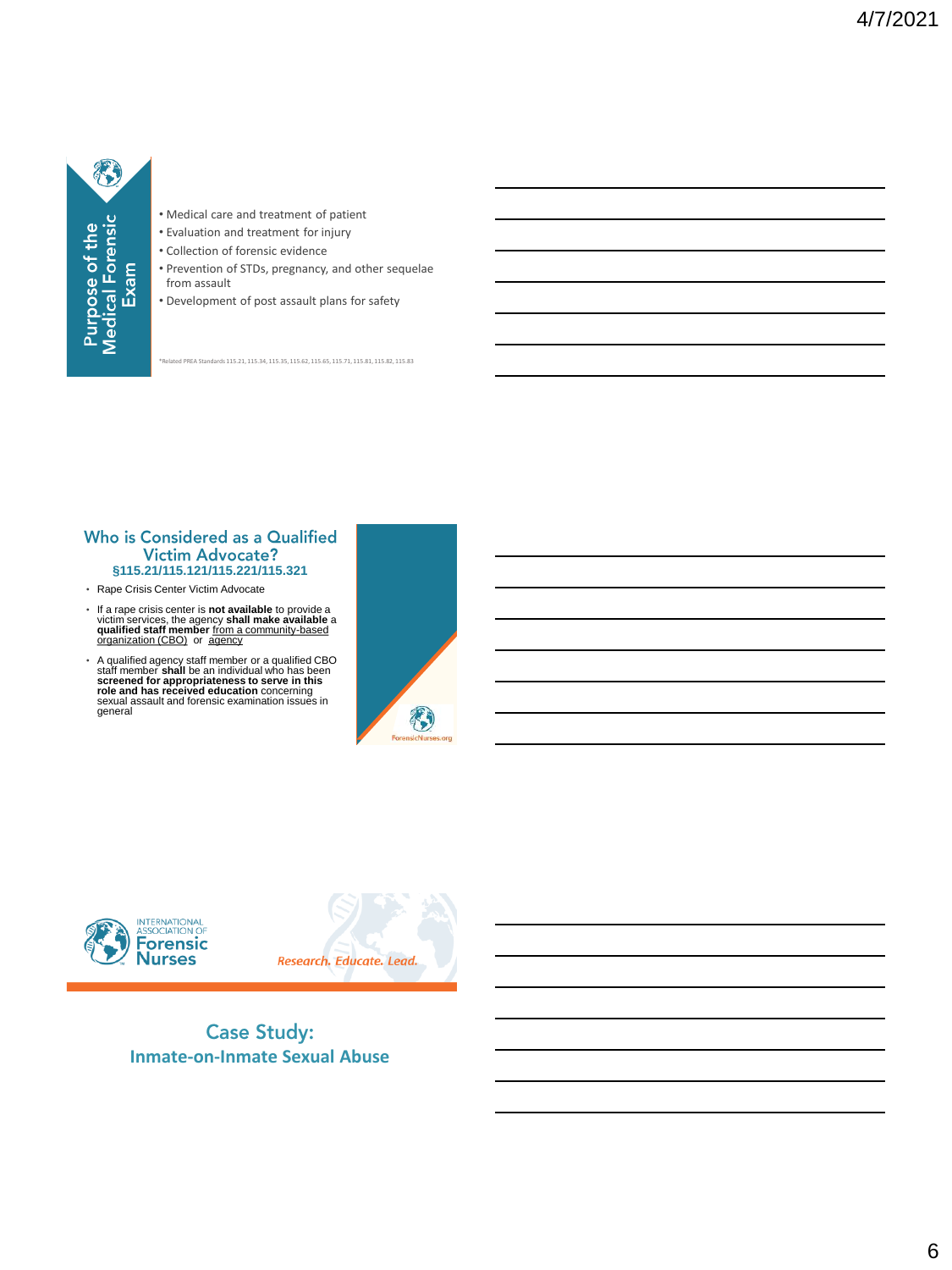

# Case Study: Inmate-on-Inmate<br>Sexual Abuse

It was a weekend evening at John Doe County Jail, central booking was extremely busy with the bullpen near full capacity. Frank (adult man) had been brought in on larceny charges (theft of personal property), it was his first time being in jail. Frank was placed in the bullpen with many other people. Frank was avoiding eye contact with everyone. He found a spot to sit in the corner of the bullpen, behind the toilet wall. Another detainee was staring at him and approached him slowly. Frank avoided eye contact and tried to ignore the man. The other man moved closer to Frank causing Frank to stand up.



# Case Study: Inmate-on-<br>Inmate Sexual Abuse

The next thing Frank knew, he was pinned up against the wall. The man put his hand over Franks' mouth. With the other hand, the man grabbed Frank's penis and scrotum over Frank's pants. Frank looked frantically around for help but could not say anything since his mouth was covered. Some of the inmates were sleeping, others were talking. Suddenly the man let go of Frank and walked to the other side of the bullpen. Frank slumped down to the floor. Two days later, Frank was in an assigned housing unit. He wrote a kite to the officer assigned to his unit that stated, "somebody touched me."

#### **Coordinated Multi-Disciplinary Team Response to Sexual Abuse of an Incarcerated Survivor (§115.65)**

- **§115.64 First Responder Responsibilities (e.g., Unit Officer)**
- First responding officer receives and reads the kite (note)
- 
- Escorts Frank out of the housing unit into the hallway<br>• Asks Frank what happened (e.g., what, when, who, where)?<br>• Obtains enough information from Frank to decide how to respond<br>moving forward (does not investigate if n
- o Protects and preserves the crime scenes (e.g., person and location) o Identification of physical evidence
- Clothing • Not destroy or loose evidence
- Verifies abuser is not in the housing unit with Frank
- Notifies the supervisor on duty (e.g., watch commander) of the
- sexual abuse allegation **Note: Related PREA Standards § 115.21, 115.34, 115.62, 115.64, 115.65, 116.67, 115.68, 115.71, 115.73, 115.81, 115.82, 115.83, 115.86**

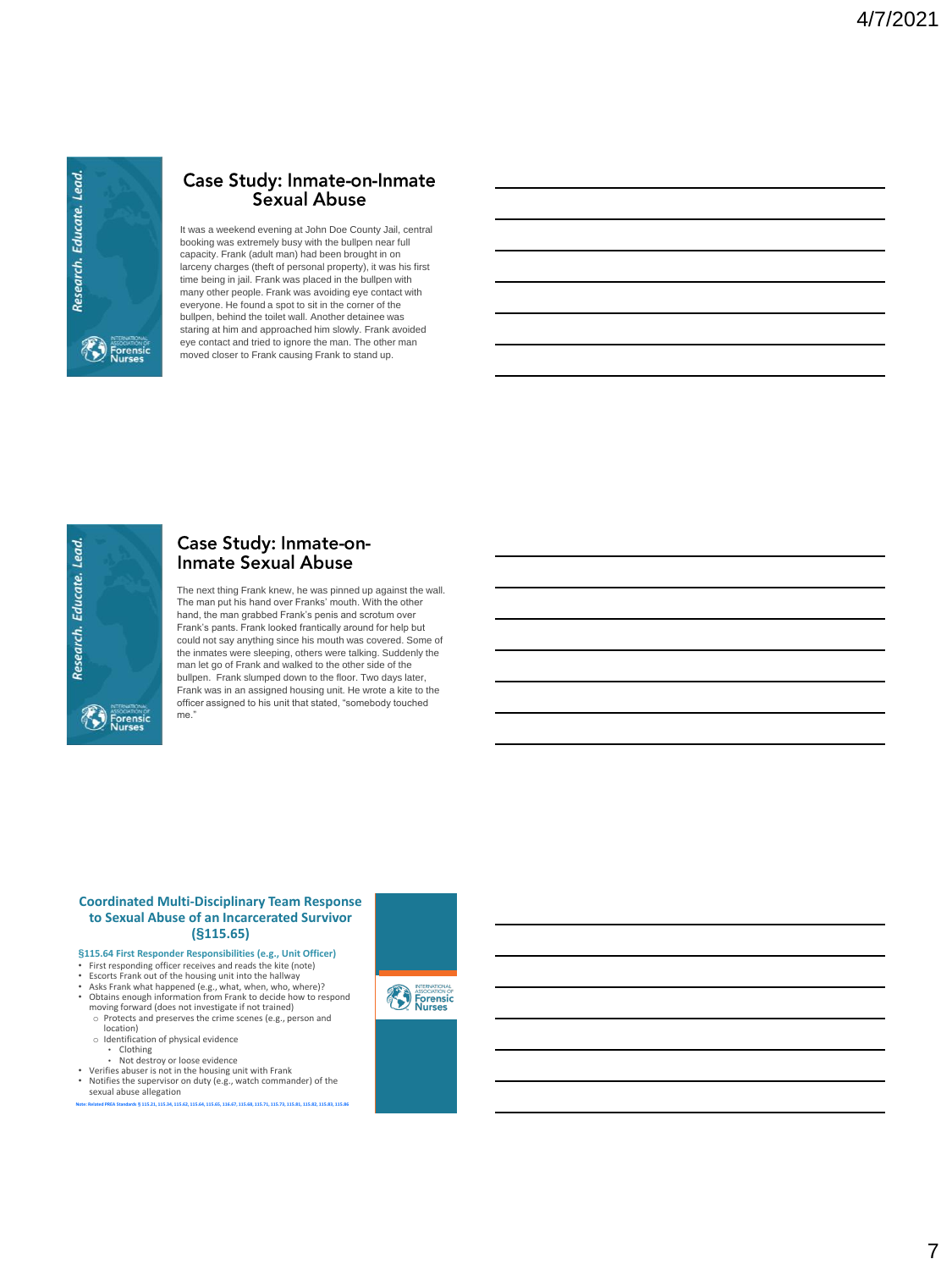#### **Coordinated Multi-Disciplinary Team Response to Sexual Abuse**

- **Facility Supervisor Responsibilities (e.g., Watch commander)** 
	-
- Irst responding unit officer notified Watch commander/supervisor on<br>
 Watch commander/supervisor on duty follows facility response protocol<br>
 Watch commander notifies investigative/detective unit<br>
 Units 22/.122/.222
	-
	-
	-
	-



#### **Coordinated Multi-Disciplinary Team Response to Sexual Abuse**

#### **Agency/Facility Investigative Unit Responsibilities (e.g., Detectives)**

- Survivor describes the sexual abuse incident o Verifies identity of abuser
- Detective confirms watch commander placed abuser in
	- administrative segregation cell under supervision<br>
	o In order to preserve evidence<br>
	o To ensure no further harm to survivor (confirms Frank and<br>
	abuser are not housed in the same unit)<br>
	o To ensure no harm occurs to anyone
	-
- Escorts Frank to jail medical unit for medical assessment
- Frank transported offsite for MFE o Detective will meet Frank at the hospital





- Returns to the facility to obtain Frank's original clothing from the property
- Placed clothing into evidence locker to be transported to the crime lab (chain of custody)
- Lead detective completes affidavit and obtains a search warrant to collect evidence from abuser
- Another detective responds to the facility and executes the search warrant for evidence collection from abuser including DNA standard (for comparison) o Avoids cross-contamination

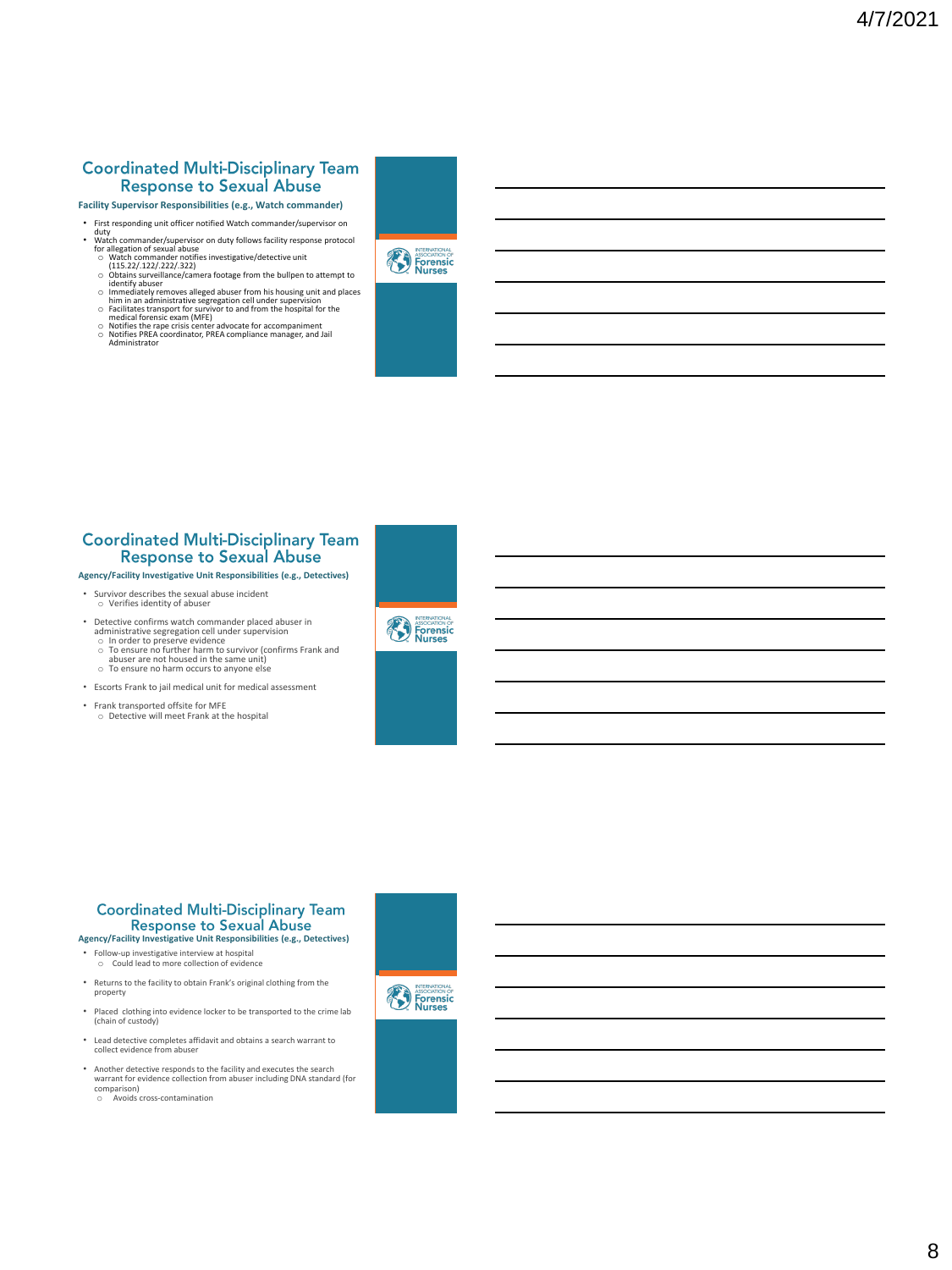# **Coordinated Multi-Disciplinary Team Facility Medical Staff's Responsibilities**

- 
- Conducts an initial medical assessment (e.g., injuries) o Inquires about medical concerns o Explains his options to include offering a medical forensic exam (MFE) Frank confirms he wants the MFE
- Medical discusses MFE request with detective o Medical notifies point of contact at offsite Sexual assault nurse examiner/ Sexual assault forensic examiner (SANE/SAFE) for MFE ▪ SANE/SAFE initiates call for advocate/accompaniment for survivor
- SAFE/SANE provides sealed envelope with medical details to the transport officers
- Frank returns from hospital o Receives follow-up medical services



### **Coordinated Multi-Disciplinary Team Response to Sexual Abuse**

**Facility Transportation Officers Responsibilities**

• Notified by the watch commander/supervisor on duty to be on standby to transport survivor and alleged abuser

• Follows security operations procedure for sexual abuse of inmate o Two transport vans to ensure no contact or cross contamination o Obtain medical sealed envelope to provide off site SANE/SAFE provider

- Works with the hospital security staff
- Understand security protocols at the hospital for incarcerated survivors (e.g., no handoffs, have officer stationed immediately outside of medical room or on other side of pulled curtain in the exam room)



#### **Coordinated Multi-Disciplinary Team Response to Sexual Abuse**

#### **Rape Crisis Victim Advocate (Accompaniment) Responsibilities**

- Frank transported offsite for MFE
- Victim advocate for accompaniment notified by facility as well as the SANE/SAFE program
- Victim advocate meets Frank at the hospital
- Present to provide: o emotional support during the MFE o support for investigatory interview(s) with detective
- Provides Frank with incarcerated information and referrals



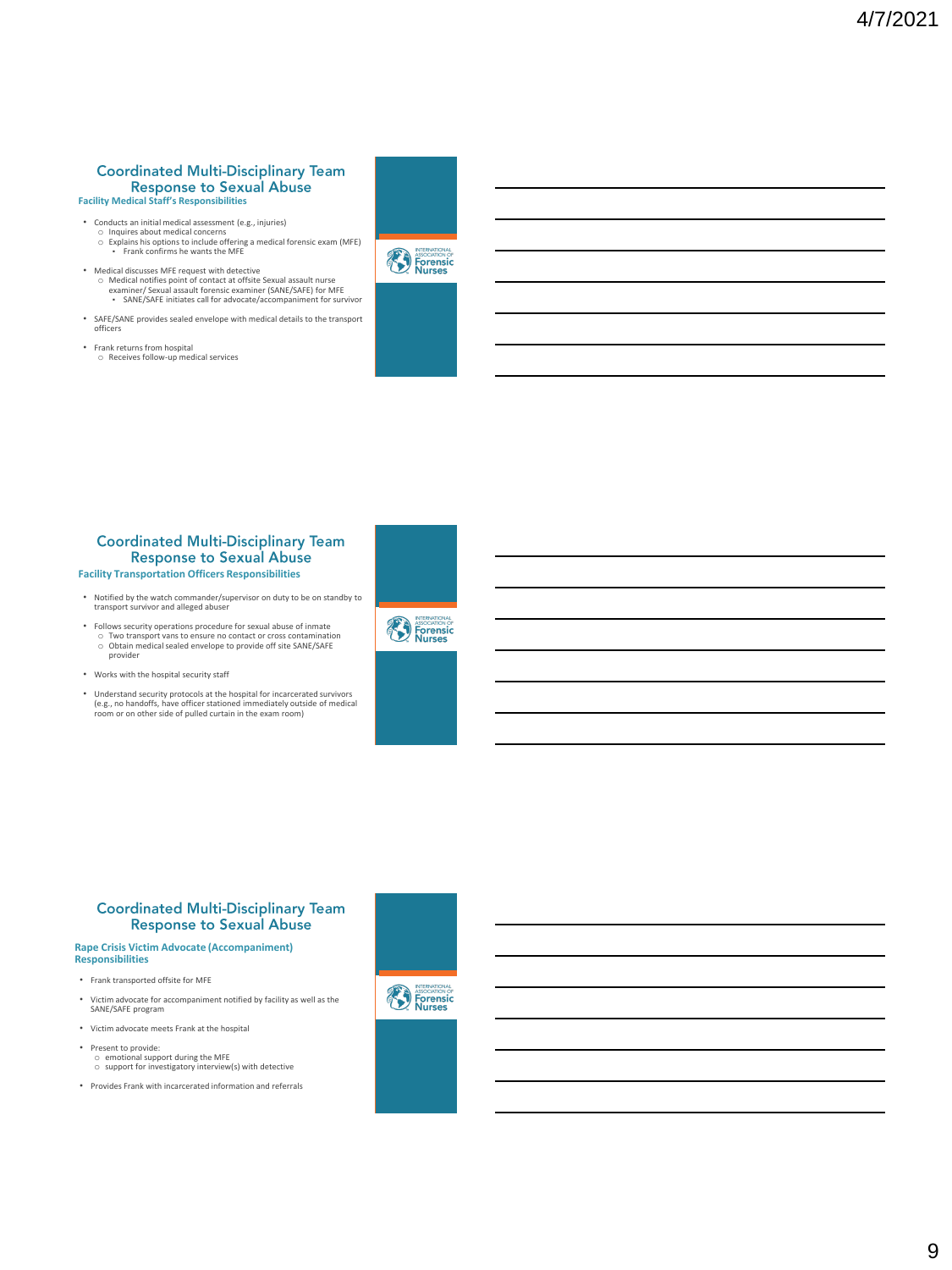#### **Coordinated Multi-Disciplinary Team Response to Sexual Abuse SANE/SAFE Medical Forensic Exam Provider Responsibilities**

- Explains the MFE process and treatment options to Frank
- Obtains consent prior to the start of the exam
- Consent is ongoing throughout the exam
- Medical forensic exam is conducted: \*Complete medical history obtained and documented \*History of the events of the assault obtained and documented \*Head-to-toe physical assessment conducted and documented \*Injuries and findings photographed and documented \*Evidence collected and documented
- Sexual Assault Evidence Kit (SAK) sealed, chain of custody completed, and kit turned over to the detective for disposition





#### **Coordinated Multi-Disciplinary Team Response to Sexual Abuse**

**Facility Mental Health Staff's Responsibilities** • Frank receives mental health assessment conducted by facility

- mental health staff o Follow-up services and treatment with facility mental health
	- staff<br>C • Services are consistent with the community level of care (115.83/.283/.383)
- Frank is able to use outside emotional support services while housed in the facility (115.53/.253/.353)
- Frank is released and provided with referrals for mental health services in the community





✔Placement/housing ✔Mental health services (e.g., evaluation, counseling, other interventions, etc.) ✔Medical follow-up  $\blacktriangleright$  Discipline

**Abuser**

#### **Survivor**

- ✔Placement/housing
- ✔Mental health services for (e.g., crisis intervention)
- ✔Emotional support service access
- ✔Medical follow-up
- ✔Post assault medical care





10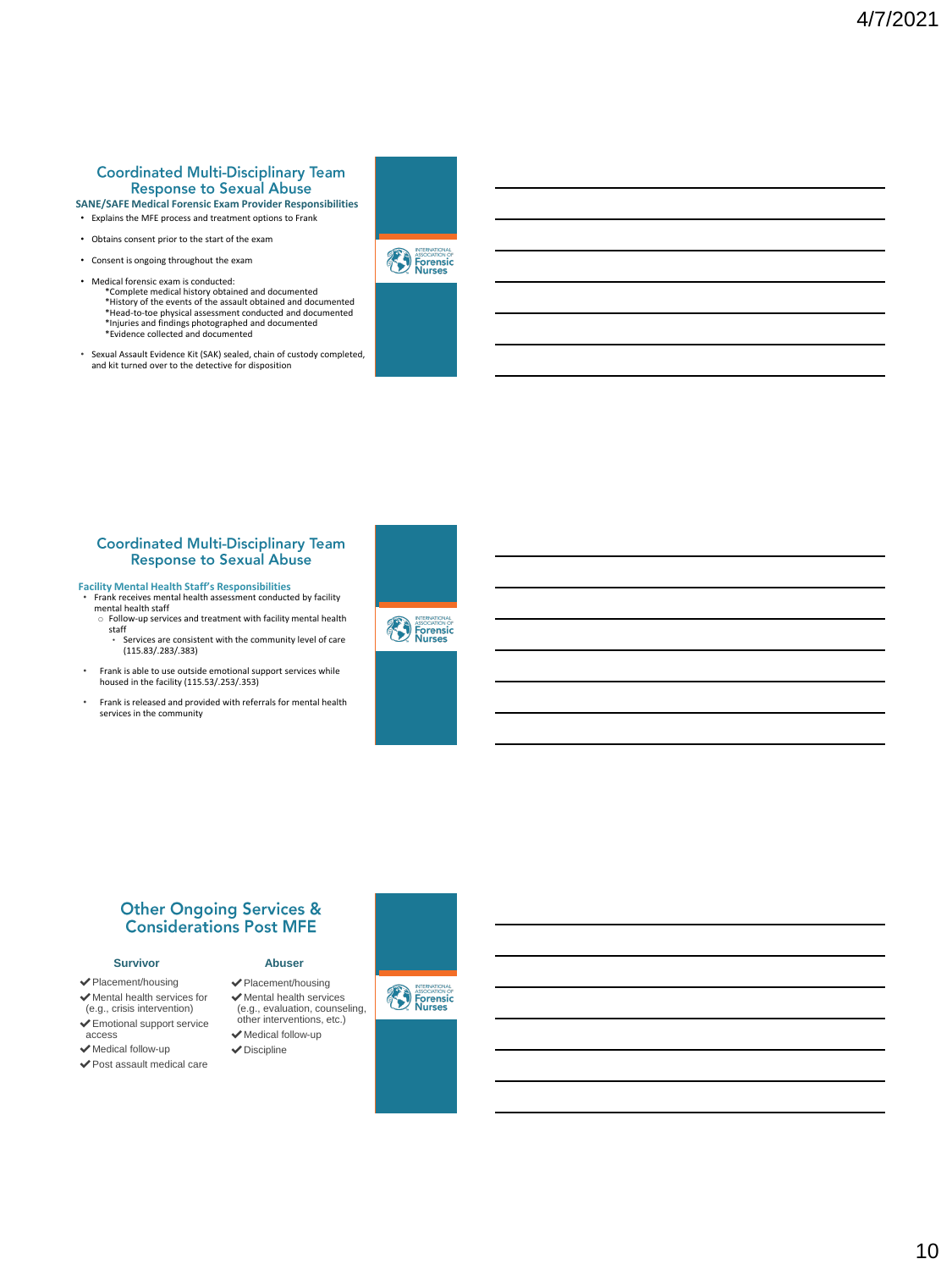#### **Inmate-on-Inmate Criminal & Administrative Investigations §**

#### **Criminal Investigation**

- ✔Allegation of inmate-on-inmate sexual abuse
- $\checkmark$  Criminal investigation in completed
- ✔Abuser charged/indicted

#### ✔Findings substantiated

completed

✔Communication with criminal investigators/entity established & responsibilities defined

 $\blacktriangleright$  Frank notified of the investigative outcome







# **Additional Facility Considerations<br>Post Investigation(s)**

- **Sexual Assault Incident Review (SAIR) [115.86/.186/.286/.386]**
- The facility conducts a SAIR because the investigation was substantiated
- The team consist of upper-level management officials, input from line supervisors, investigators and medical or mental health practitioners • The review must:
	- 1. Consider a need to change the policy or practice to better prevent,<br>detect, or respond to sexual abuse;<br>2. Consider if the incident or allegation was motivated by ethnicity,<br>gender identity, gang affiliation, or other g
	- 4. Assess the adequacy of staffing levels; 5. Assess the monitoring technology should be deployed or augmented to supplement supervision by staff.
	-
- Prepare a report of the findings





We would like to take a few minutes to allow you the opportunity to enter any questions that you may have related to the case study just presented into the Q/A box.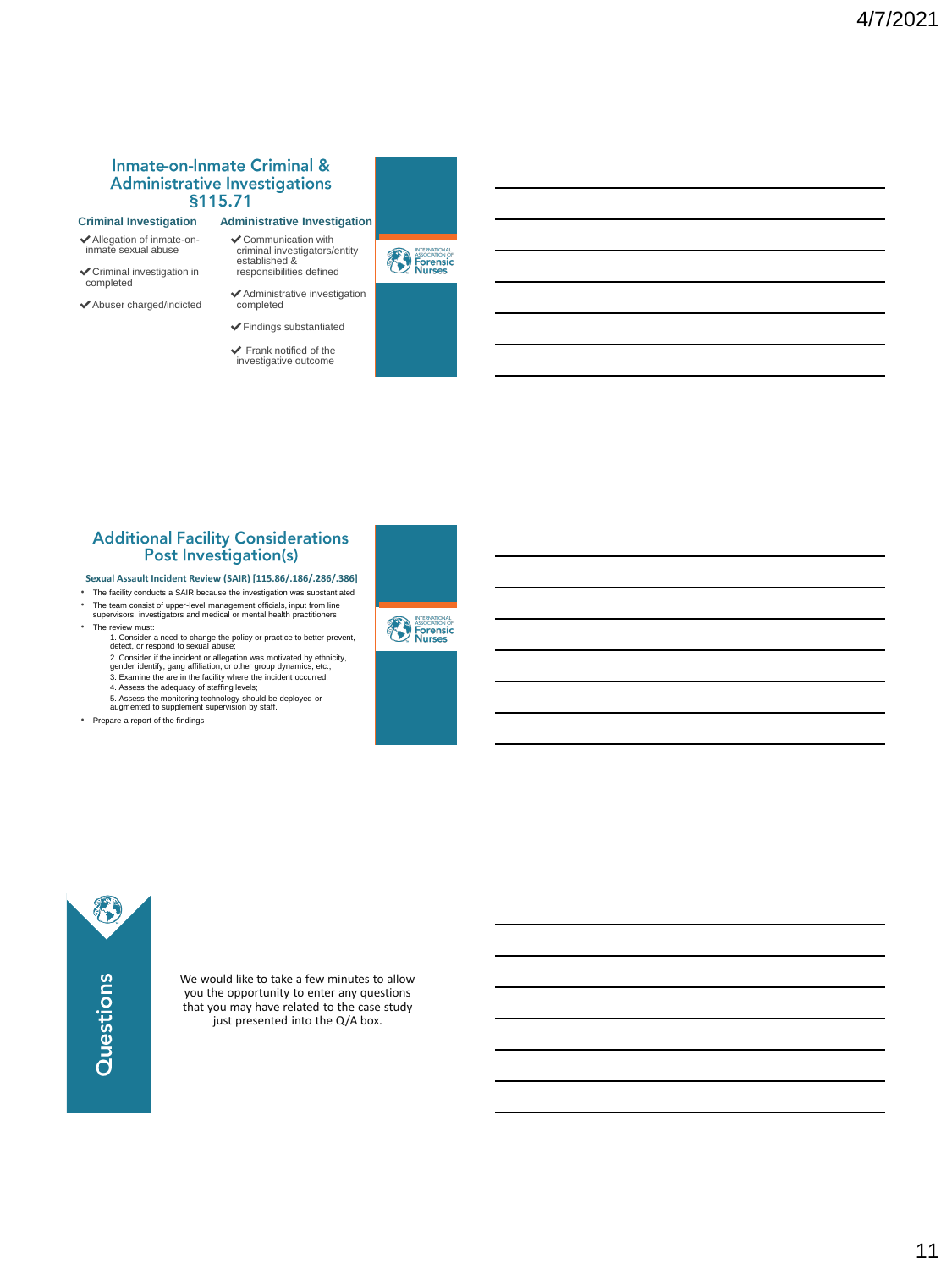



**Case Study: Considerations for Remote Medical Forensic Exam Accompaniment** 

### **Remote Medical Forensic Exam** Accompaniment

You are a **rape crisis advocate**. During a nighttime hotline shift at the rape crisis center, the phone rings. When you pick it up, the caller says, "This is Sergeant Smith calling from the hospital for a PREA. I have the offender here with me; we are here waiting for the nurse." You notice that it sounds as if you are on speaker phone.



### **Remote Medical Forensic Exam** Accompaniment

After explaining that there is another custody staff in the room, Sergeant Smith says "OK, you want to speak to the offender now?" Then you hear him say, "You can talk now. This is the advocate on the line." After a pause, you hear another voice ask Sergeant Smith, "What's an advocate?"

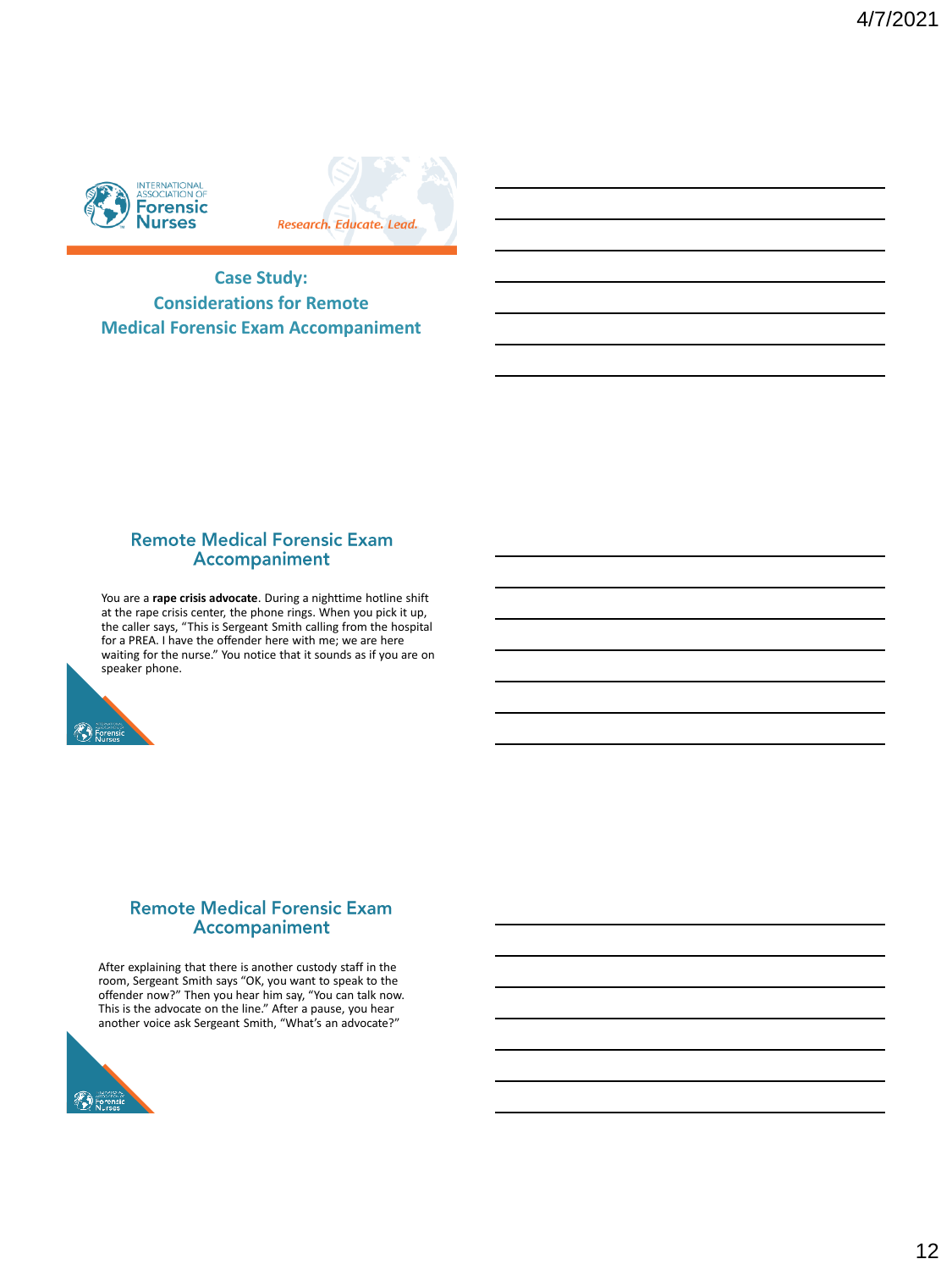# **Remote Medical Forensic Exam Accompaniment**

You hear a voice come on to the line, "Hello, this is Jay." You<br>provide your name and the name of your rape crisis program;<br>and, you say what pronouns you use. Jay responds "Oh man.<br>OK, I'm a little out of it. Who'd you sa



#### **Remote Medical Forensic Exam** Accompaniment

You ask the sergeant if a blanket can be provided for Jay, and<br>you ask if he can take you off speaker phone so you can talk<br>with Jay privately. The sergeant orders the other officer to get<br>Jay a blanket; he goes on to say phone.



#### **Remote Medical Forensic Exam Accompaniment**

You mention to Jay the key points from your agency's short script for remote forensic accompaniment, including that the nurse should have a copy of your agency's brochure to give him, which includes how he can dial your hotline from any phone at the facility. Then you tell Jay that what happened isn't his fault." You hear the other custody staff say in a low voice to the Sergeant, "Excuse me, Advocate; this guy is not exactly what you'd call 'a poor little victim. I could've seen this whole thing coming."

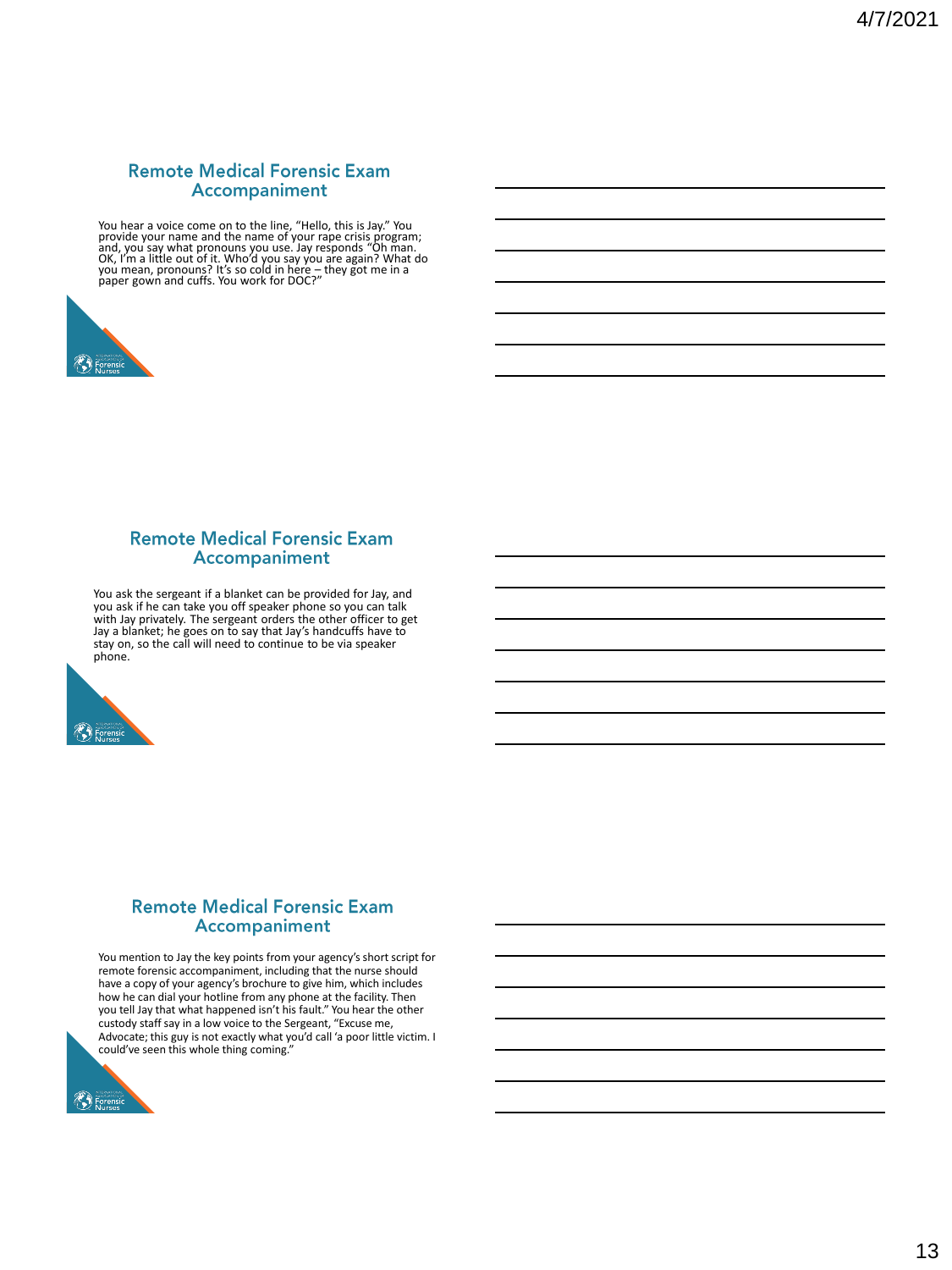# **Remote Medical Forensic Exam** Accompaniment

You hear the Sergeant order the other custody staff to stand outside the doorway and wait there until the exam is over.<br>Then you hear a familiar voice say, "Hello, I'm Ramona, the<br>forensic nurse." You tell Jay, "Ramona will be able to answer<br>your questions about the exam, step by st part of the exam that you don't want to do, you can say 'No.'



#### **Remote Medical Forensic Exam** Accompaniment

You offer to stay on the call with Jay for as long as he would like." "That's<br>all right," Jay says, "Maybe I can talk to you again after the exam is<br>over?"" Before the call ends, the Sergeant tells you, "We will call back<br>

A few hours later, the phone rings again. Sergeant Smith is on the other end, and informs you that the exam has concluded. You ask him if it is possible to speak with Jay off of speakerphone. He agrees, and helps Jay position the phone between his chin and his shoulder.



### **Remote Medical Forensic Exam** Accompaniment

"Hello?" says Jay. You reintroduce yourself and your agency before<br>asking him if he is all right. "No, I'm not," Jay replies. You reassure<br>him that what happened to him is not his fault, and you ask if you<br>can send a packe agency's intake form and let him know he should receive something<br>from your agency shortly. "Remember, you can always reach out to<br>us via the hotline as well."

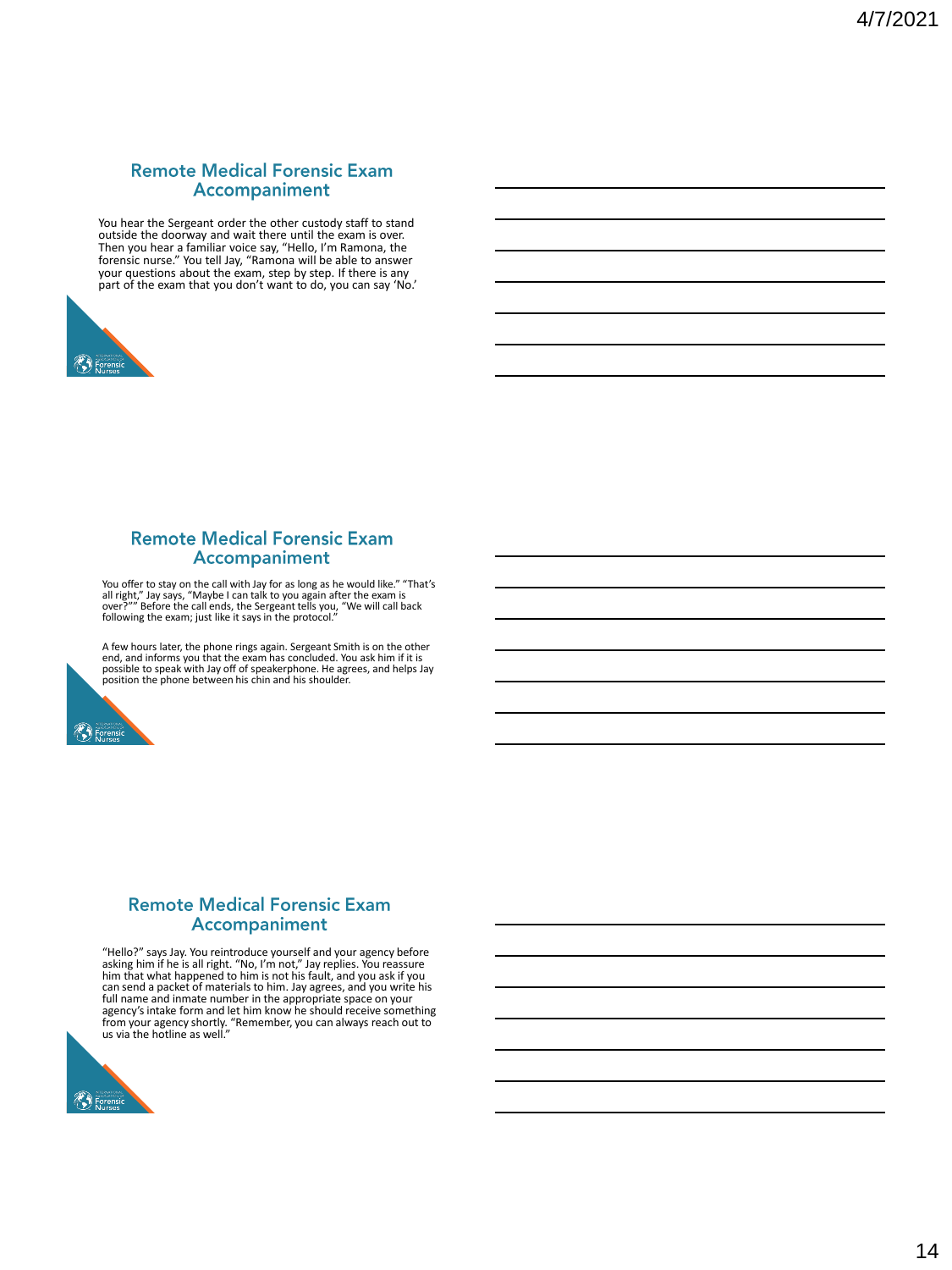# **Case Considerations**



- Follow protocols set by your agency and state
- Advocate for a level of care consistent with that in the community
- Think about your MOU

# **Case Considerations**

 $\left(\begin{matrix} 1 \\ 1 \end{matrix}\right)$  Forens

 $\binom{1}{2}$  Forensic



# **Remote Accompaniment for<br>Incarcerated Survivors**  $15 - 30$  minutes

Advocates are limited to their words and voice intonation to show support to the survivor Advocates have less opportunity to

provide emotional support; they will novide emotional support, they will<br>need to emphasize opportunities for<br>follow-up

# **Case Considerations**

- Shorten your script
- Maintain good relationships with SANEs/SAFEs
- Try to speak with the survivor both before and after the exam
- Do what you can to ensure<br>
confidentiality Rafael, a prisoner rape survivor

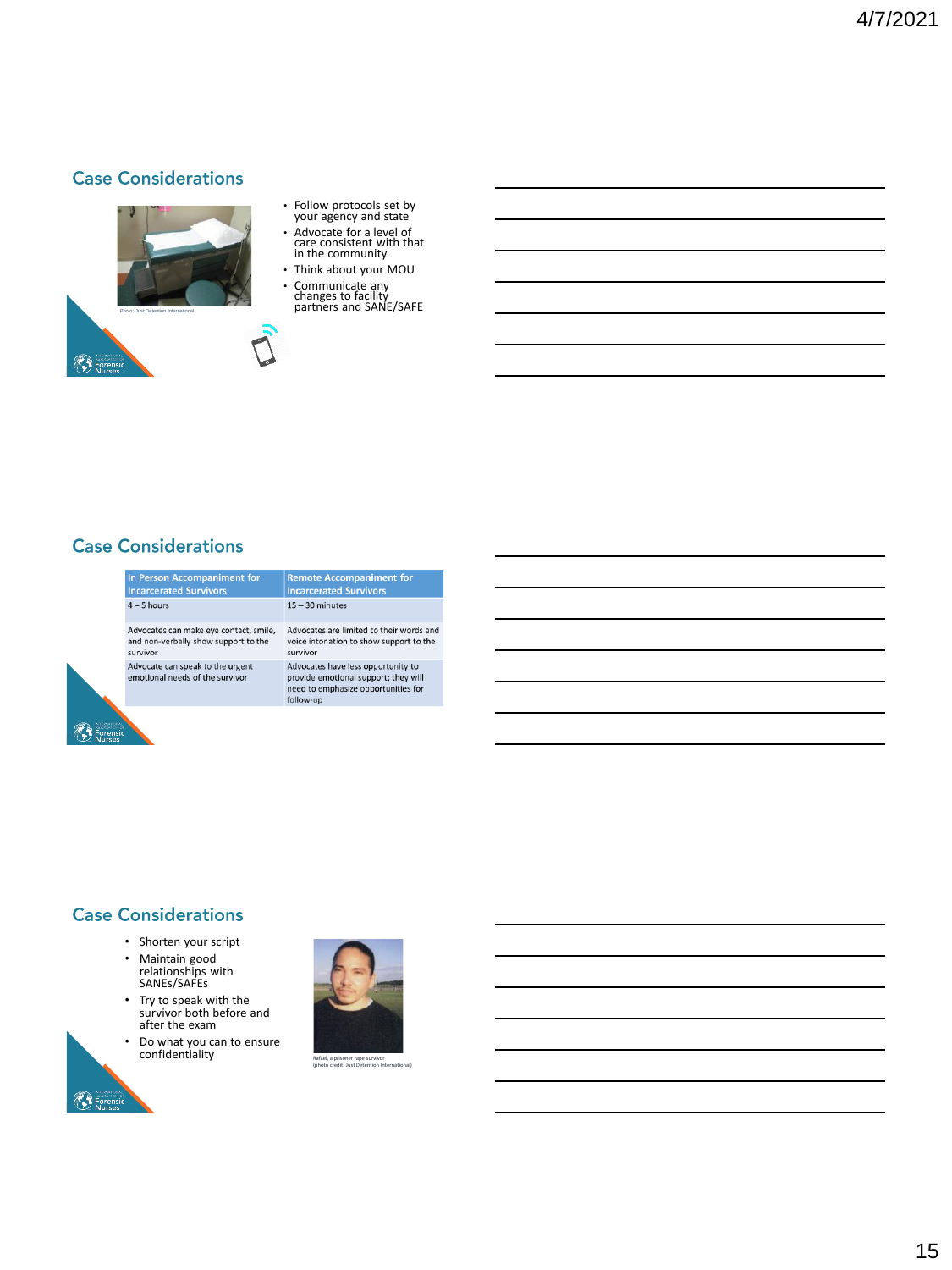# **Case Considerations**



- Provide information about your programs and how to access them
- Speak slowly, repeat yourself, and think about accessibility
- Identify 1 or 2 takeaways for the survivor ahead of time Kerri Cecil, a prisoner rape survivor

# **Poll Question**

Has your facility had an opportunity to<br>have a victim advocate provide remote<br>medical forensic exam accompaniment for an incarcerated survivor?



8 Questions

We would like to take a few minutes to allow you the opportunity to enter any questions that you may have related to the case study just presented into the Q/A box.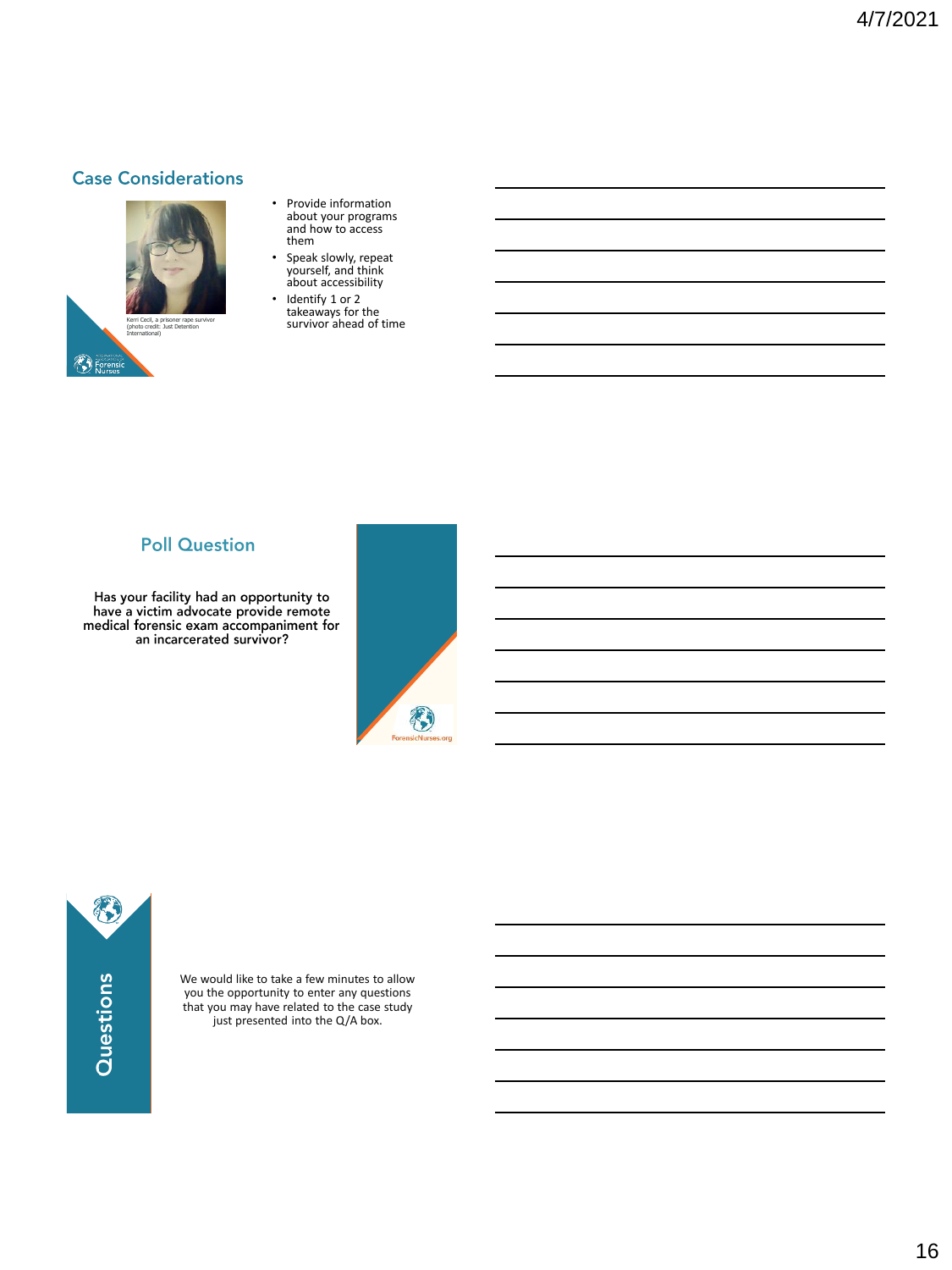



**Case Study: The Incarcerated Transgender Survivor**

# The Incarcerated Transgender Survivor

Sam, an adult transgender woman that has not obtained gender reassignment surgery, but has been going through breast augmentation with hormone therapy. Sam uses she and her pronouns. Sam is in custody in a state prisons. She has been in her housing unit for two weeks.



# The Incarcerated Transgender Survivor

Since being in the unit, Sam's cell mate, Jason, has touched her butt several times in passing and groped her breast over her clothing once. After the groping, Sam reported the incident to a corrections officer and requested to be moved, but her request was denied.

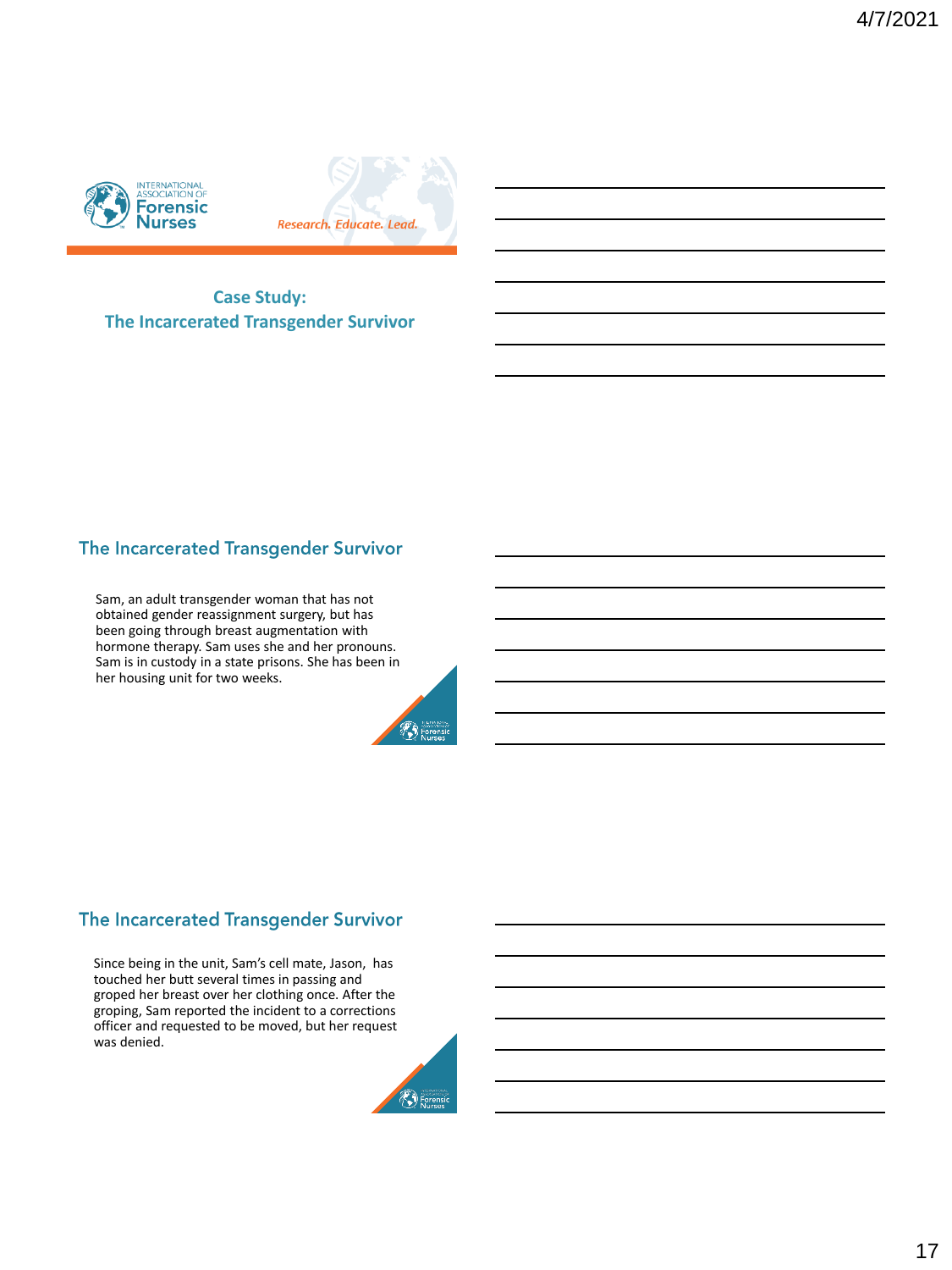# The Incarcerated Transgender Survivor

Two days after her report, Sam was cornered by Jason while coming out of the shower. Jason, fondled Sam's breast and twisted her nipples. At the sound of a group of men coming into the showers, Jason walked away leaving Sam standing against the wall.



# The Incarcerated Transgender Survivor

Later that night, once back in their cell when the lights were turned off, Jason forced Sam out of bed with a sharp object held to her neck and orally assaulted Sam. Jason's ejaculation went into Sam's mouth and onto her face. Once Jason, returned to his bunk, Sam wiped her face with her shirt, removed the shirt, hid it under her mattress, and returned to her bunk.



# The Incarcerated Transgender Survivor

The following morning, Sam reported the events that occurred to a counselor and again requested to be moved to a different cell. The counselor noticed that the right side of Sam's neck was red and asked Sam if she was having any pain, which Sam responded that the side of her neck was painful. After speaking to Sam, the counselor notified the medical staff of the need to have a medical forensic examination arranged for Sam which initiated the coordinated sexual abuse response protocol.

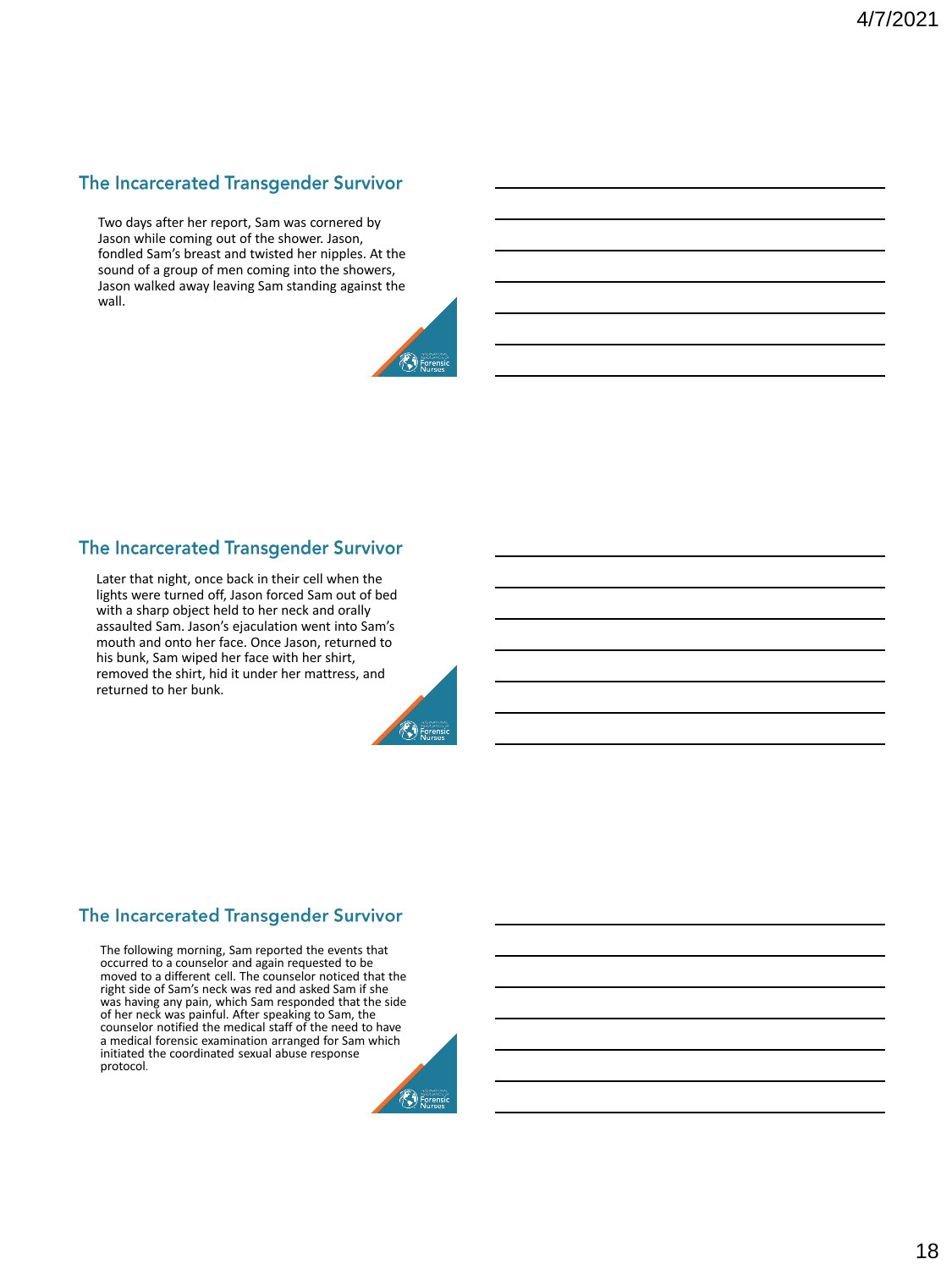# **Case Considerations**

- Sam has made two reports of abuse from the same abuser, which also is her cellmate.
- Sam has made two request for relocation to a different housing unit for her safety.
- Sam was threatened with a sharp object/weapon.



# **Case Considerations**

- The fondling of Sam's breast occurred to her bare skin
- It has been less than 24 hours since the oral assault occurred
- Sam has not showered or performed oral hygiene since either of the events occurred.



# **Case Considerations**

- The first event of abuse that occurred in the shower was interrupted when a group of inmates were entering the shower.
- The second event occurred in the cell that the survivor and abuser both share
- The shirt used to wipe Sam's face and mouth are hidden under her mattress.

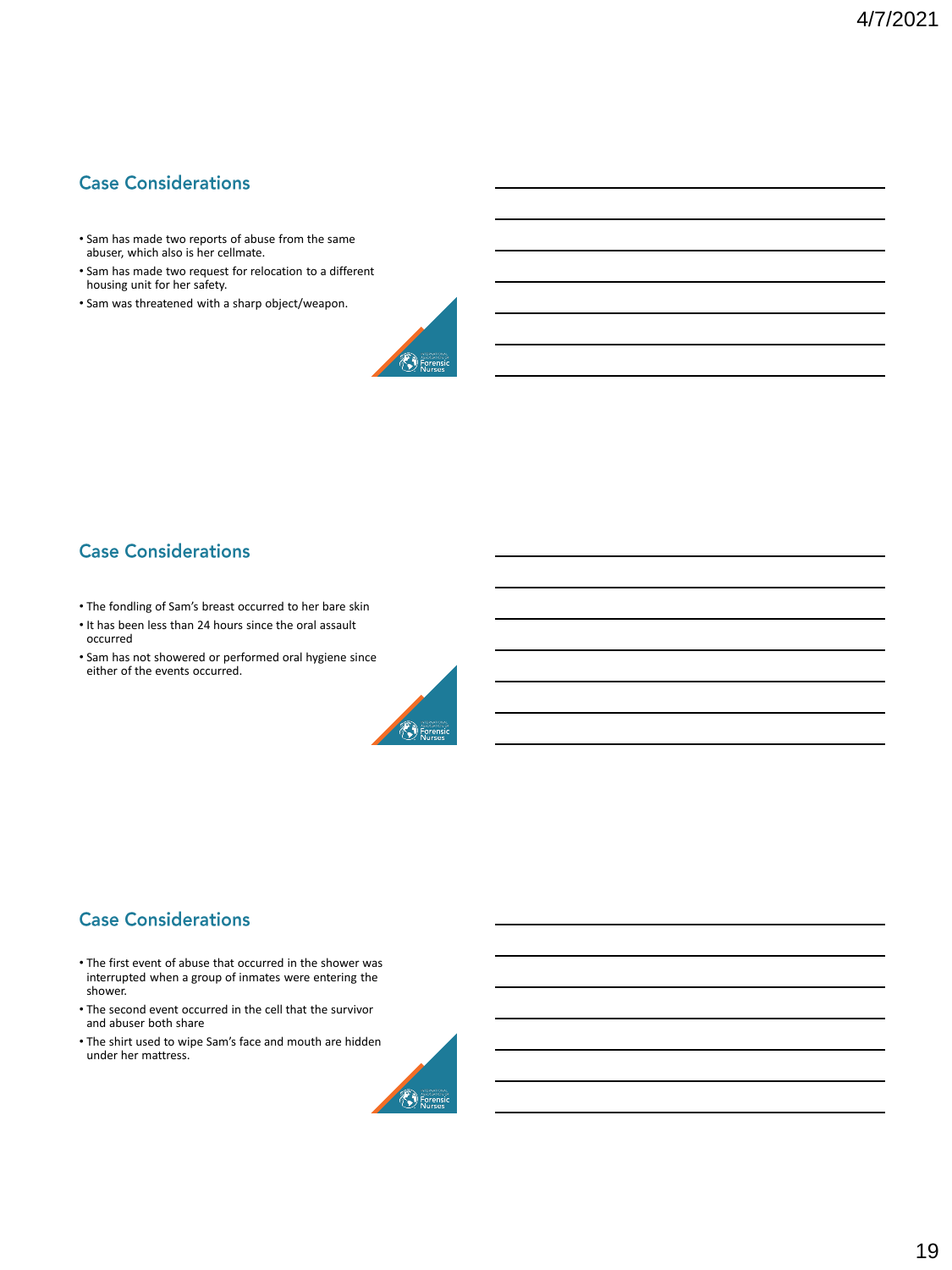# **Case Considerations**

- Sam needs medical intervention
- Sam needs a safety assessment and intervention/planning
- Sam is in need of a medical forensic examination with appropriate follow-up care available to Sam
- Sam is in need of victim advocacy services
- There is a need for an investigation
- Jason is in need of a suspect exam





## **Poll Question**

**Does you facility have the ability to make appropriate accommodations related to the needs of the transgender survivor?** 

8 Questions

We would like to take a few minutes to allow you the opportunity to enter any questions that you may have related to the case study just presented into the Q/A box.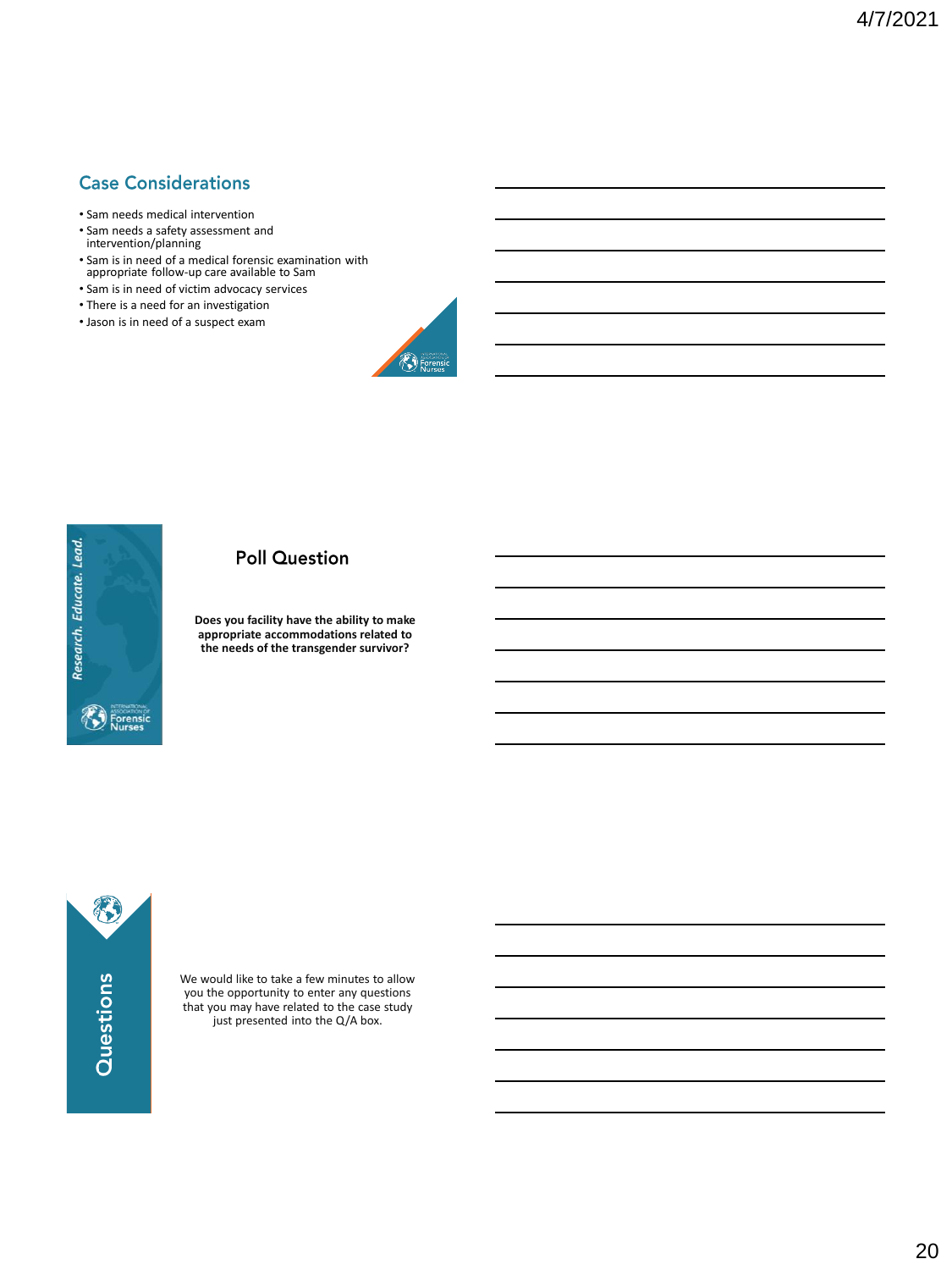#### **Community/ Public Safety** & Health

- **The Purpose and Intent of the PREA Standards**
- The goal of the PREA standards (rulemaking) is to prevent, detect, and respond to sexual abuse in confinement facilities.
- Sexual abuse is never punishment for a crime, rather it **is** a crime.
- In passing PREA, Congress noted that the nation was "largely<br>unaware of the epidemic character of prison rape and the day-to-day<br>horror experienced by victimized inmates/detainees/residents".
- Sexual abuse/Rape can have a severe consequence for survivors,<br>for the security of correctional facilities, and for the safety and<br>wellbeing of the communities to which nearly all incarcerated persons<br>will eventually retur
	- **Final Rule on National PREA Standards: <https://bja.ojp.gov/sites/g/files/xyckuh186/files/media/document/PREA-Final-Rule.pdf>**



# Community/ Public Safety<br>& Health

- Incarcerated individuals have a higher rate of infectious diseases, mental health disorders, & substance abuse and addiction.
- Concerns for families- including incarcerated individuals
- who are pregnant. Transitioning or reentry to the community can be stressful and under-resourced.
- There are often barriers to access to providers for management of health conditions and substance abuse treatment services as well as mental health needs.

American Academy of Family Physicians Foundation: Incarceration and Health: A Family Medicine Perspective *Potion Paper* 



#### **Resources**

- Recommendations for Administrators of Prisons, Jails, and Comm Confinement Facilities for Adapting the U.S. Department of Justice's *A National Protocol for Sexual Assault Medical Forensic Examinations, Adults/Adolescents Sexual Assault Forensic Protocol for Corrections Guide*
- [Building Partnerships Between Rape Crisis Centers and Correctional Facilities to](https://www.prearesourcecenter.org/sites/default/files/library/rccresponsetosaincorrectionsforumfinalreport2.pdf) Implement the PREA Victim Services Standards
- [Managing STDs in the Correctional Setting: A Guide for Clinicians 2](https://www.ncsddc.org/wp-content/uploads/2017/08/managing_stds_in_correctional_settings_2nd_ed_feb_2011.pdf)<sup>nd</sup> ed.

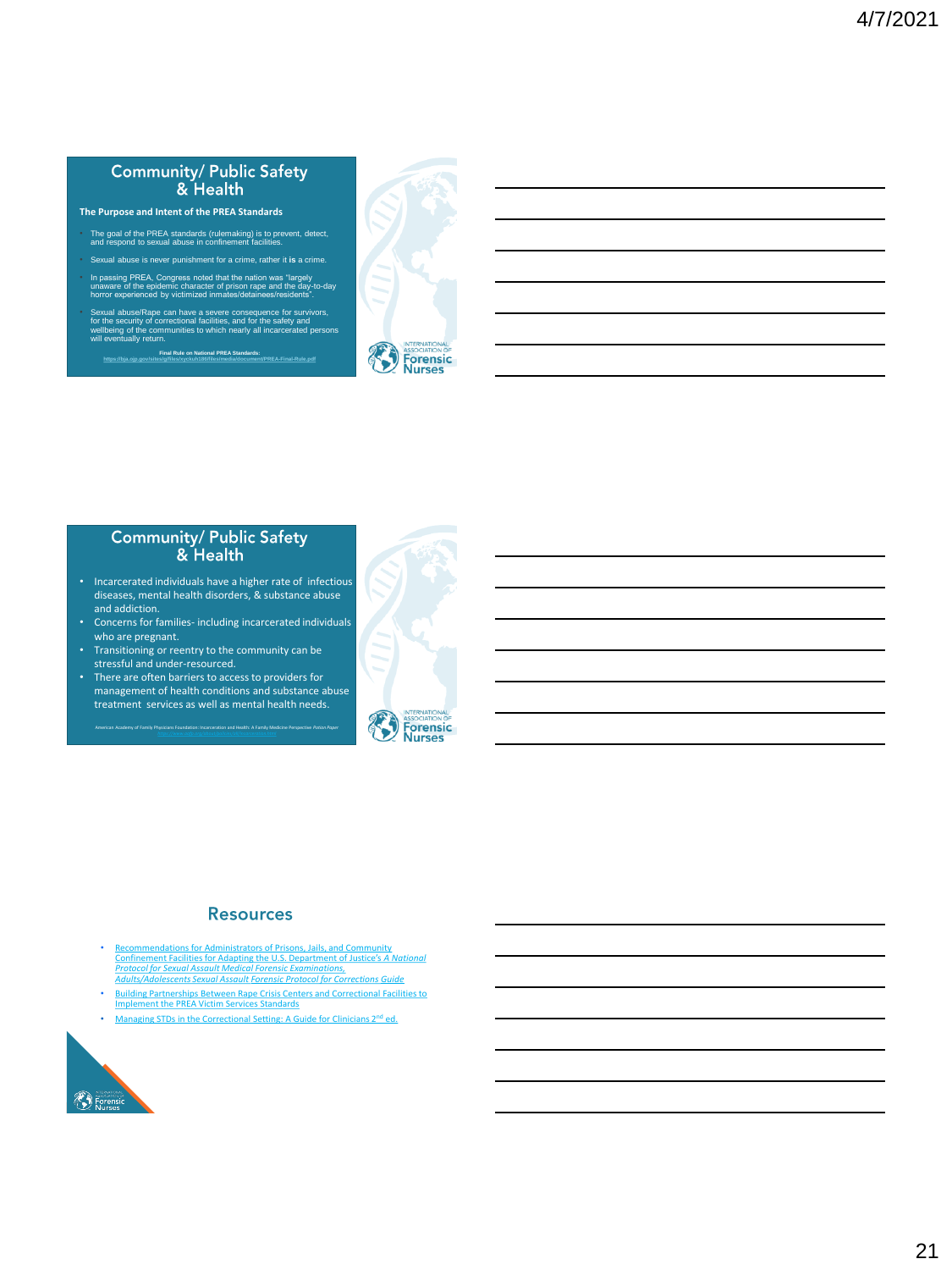



# www.SAFEta.org Resources

Access to telephone or personalized e-mail technical assistance from the International Association of Forensic Nurses.

Email: *contact@safeta.org* Professional Resource Line: 1-877-819-7278





# **Just Detention International**

For additional information or to request TA, please visit JDI's Advocate Resource page: **www.justdetention.org/advocate-resources**

Direct questions to: **advocate@justdetention.org** For more information about **Just Detention International**, visit www.justdetention.org.

www.facebook.com/JDIonFB

www.twitter.com/justdetention